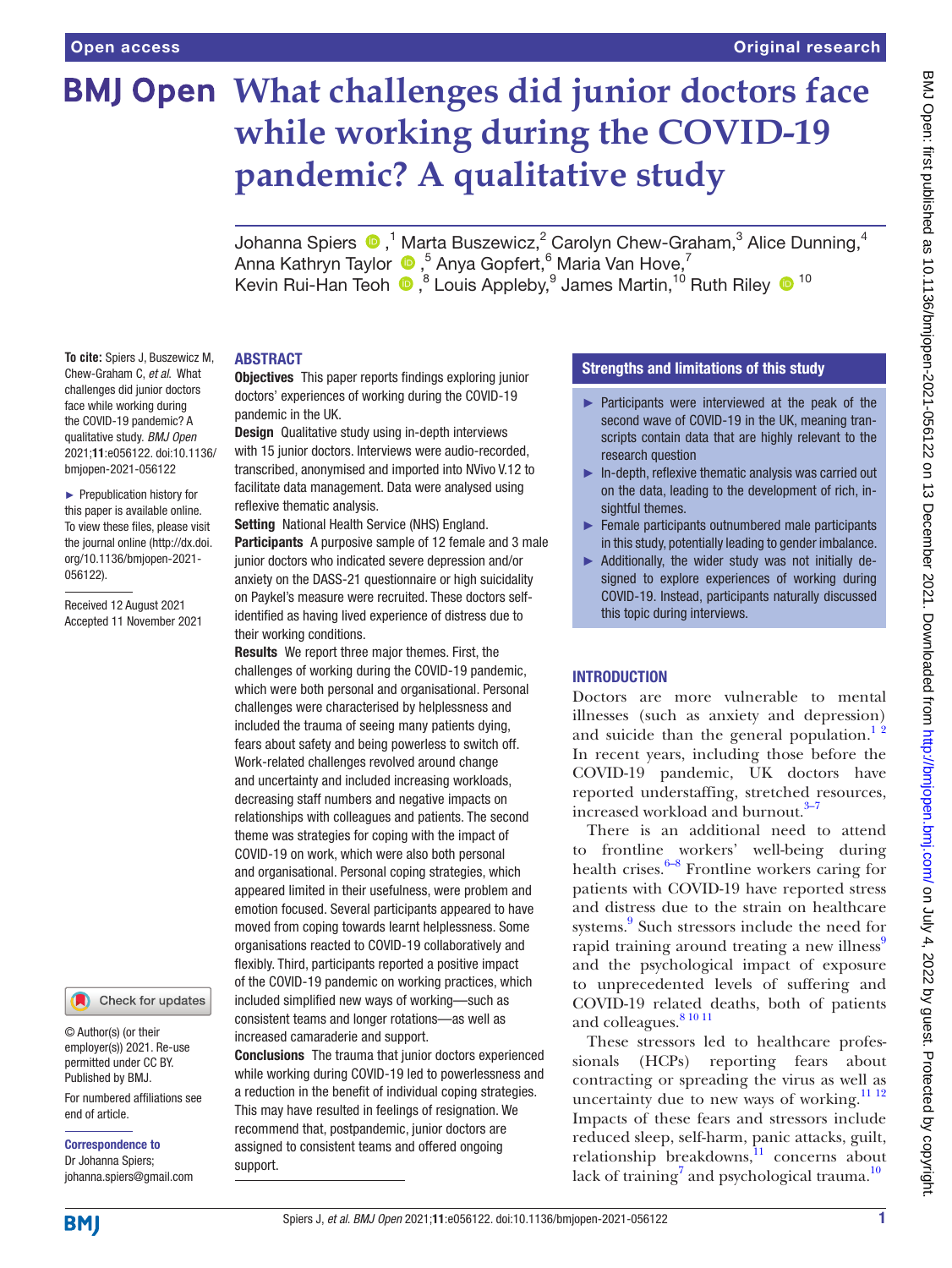The UK reported some of the highest numbers of COVID-19 cases in Europe.<sup>[7](#page-8-6)</sup> In a recent paper, almost half of the 224 UK doctors surveyed (from junior doctors to consultants) felt that their mental health had been harmed by the pandemic, while a third reported impacts to their physical health.<sup>[5](#page-8-8)</sup> Increased healthcare worker burnout is, therefore, a major concern at this time. We need a holistic understanding of the experiences and needs of frontline workers to mitigate psychological distress and burnout.<sup>[11](#page-8-5)</sup>

'Junior doctor' is the term given to qualified doctors who are still in training while working. They may have 8 or more years of experience, depending on their specialty.<sup>13</sup> Junior doctors have reported fears that they will 'fail' or appear 'weak' if they take time off sick, making it harder for them to report mental health concerns. $^{14}$  $^{14}$  $^{14}$  This group faced unique challenges during COVID-19 due to uncertainties about exams, $\overline{6}$  potential redeployment<sup>8 15</sup> 16 and concerns about their learning opportunities.<sup>15 16</sup> UK junior doctors have reported that they did not receive enough education before treating patients with COVID-19.<sup>[15](#page-8-11)</sup> They were also often faced with the difficult task of contacting patients' families to provide updates, since relatives were typically not permitted to visit.<sup>15</sup>

Despite this, few researchers have looked in-depth at the psychological experiences of junior doctors. Instead, they have explored practical matters relating to this group, such as the resilience of new rotas (ie, assigning enough staff to cope with the workload),<sup>17</sup> redeployment, $1516$  the impact on training $^{18}$  and the provision of certain services such as obstetrics and gynaecology.<sup>19</sup>

Researchers have posited the need for more in-depth qualitative analysis in this area.<sup>5 11</sup> This paper is part of a wider study<sup>20 21</sup> designed to explore the impact of working conditions and cultures on junior doctors in general. Data collection coincided with the second wave of the pandemic in the UK, meaning the topic naturally arose for all 15 participants interviewed. As such, we aim to address this crucial gap in the literature and reflect the experiences of junior doctors working within the context of COVID-19.

## **METHOD**

## Study design and setting

This qualitative study is part of a larger mixed-methods study exploring junior doctors' perceptions of stress and distress. Semistructured interviews were used to explore junior doctors' experiences of working during COVID-19. The study setting was the National Health Service (NHS) in England.

## Sampling and recruitment

A total of 456 junior doctors were initially recruited for an online survey exploring working cultures, psychological distress and suicidality between November 2020 and March 2021. They self-identified as participants, accessing the survey through posts on social media, junior doctor

forums and via emails sent from their specialty schools. Survey participants whose results indicated severe depression and/or anxiety on the Depression Anxiety and Stress Scales (DASS-21) questionnaire<sup>22</sup> or high suicidality on Paykel's measure<sup>[23](#page-9-1)</sup> were contacted via email to ask if they would like to take part in an in-depth, qualitative survey. As such, it should be noted that, in line with our qualitative methodology, this was a small, purposive sample of junior doctors who were experiencing stress and distress as a result of their working conditions. Thus, findings cannot be generalised to all junior doctors. However, it should also be noted that levels of distress were high in the whole sample of surveyed junior doctors. A total of 27 potential participants were contacted, of which 15 were female, 9 male and 3 undisclosed.

Interested individuals contacted JS and gave informed consent. Participants were given the chance to ask JS questions about the research team and the study before interviews went ahead. Fifteen junior doctors (12 female, 3 male) were recruited.

# Data collection

A semistructured interview guide was developed by the research team and modified iteratively as data collection and analysis progressed. This guide aimed to capture participants' views, experiences, feelings and beliefs about working conditions and cultures that were perceived as stressful or distressing. The guide was informed by the existing literature,  $1 \times 1^3$  input from junior doctors on the study team as well as patient and public involvement (PPI) consultation exercises conducted before obtaining funding. Following conventions for semistructured interviews, <sup>24</sup> points from the topic guide were followed up with individualised questions exploring topics of interest and importance for each participant.

Interviews were conducted either on the telephone or via video call, from participants' homes or places of work. They took place between December 2020 and February 2021—that is, during the second wave of the COVID-19 pandemic in the UK—and at a date and time that were convenient to the participants. A risk protocol was used to ensure that appropriate support from two senior General Practitioners (GPs) who were on the study team and/or practitioner health would be provided to participants in the event of the disclosure of suicidal ideation. The in-depth interviews were conducted by JS, a female PhD psychologist with extensive qualitative methods expertise. JS also recorded any pertinent observations in field notes following each interview. Interviews ranged from 29 min to 102 min in length (mean=62.8 min).

The audio-recorded interviews were transcribed verbatim and checked for accuracy by JS before analysis. All transcripts were anonymised before discussion within the wider research team. Reflexive notes were recorded by researchers throughout the process.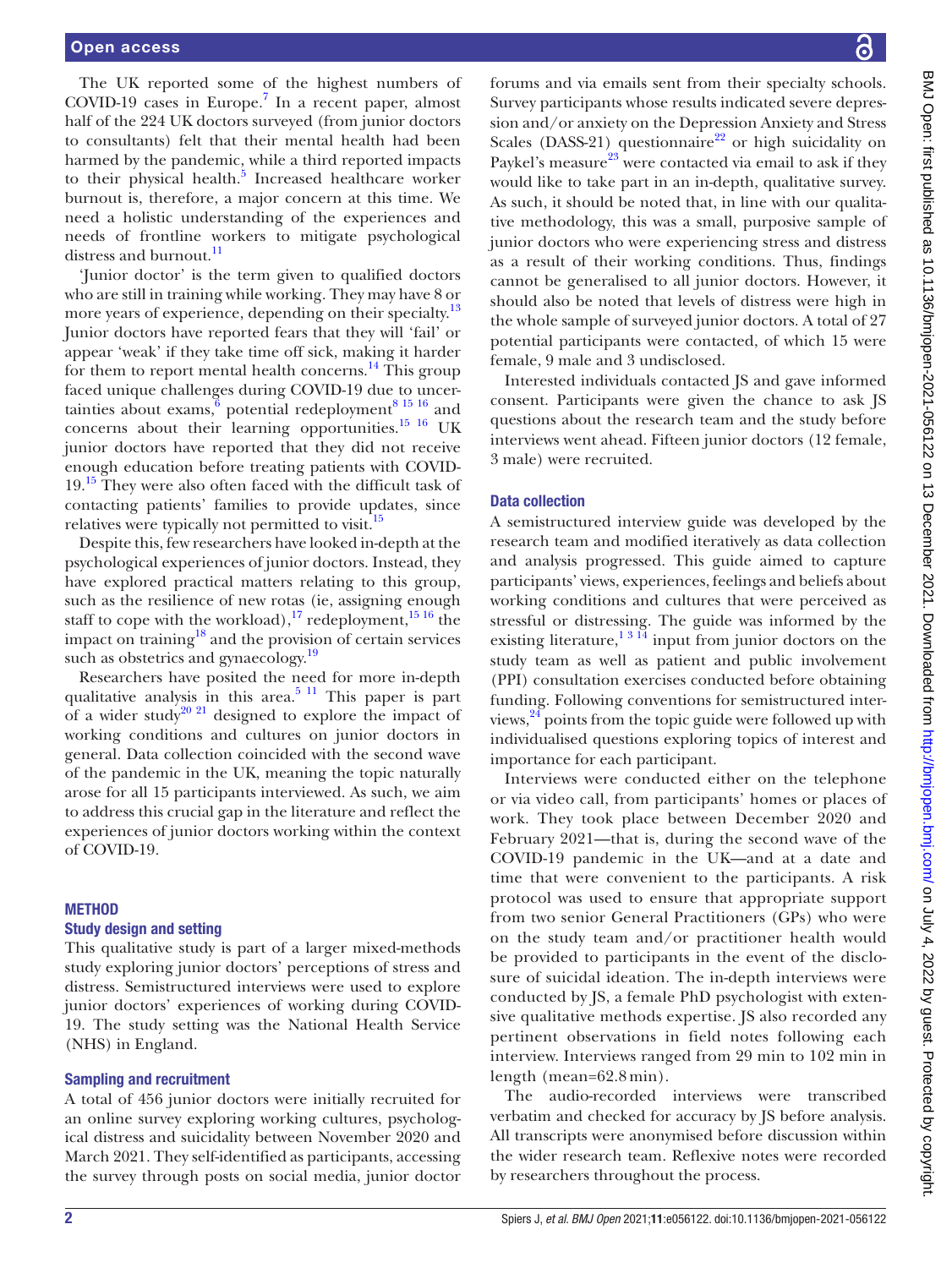#### Patient and public involvement and engagement

There are three junior doctors on the research team, all of whom consulted with other colleagues in the PPI team about the initial research idea and participated in analysis meetings. Five junior doctors gave feedback on the initial funding application, while four fed back on the protocol, topic guide and participant-facing documents.

## Data analysis

Data were analysed by JS using reflexive thematic analysis, $25 \times 26$  in which themes highlight patterns of shared meaning united by a core concept. An inductive, explicit, critical realist approach was adopted since this was in line with the researchers' desire for a rich, data-driven analysis that demonstrated the interplay between events and participants' interpretations of those events.<sup>[25](#page-9-3)</sup> Data saturation is not a relevant concept within this type of approach, in which it is accepted that each new participant adds fresh insights. Analysis began once all interviews had been conducted. Transcripts were analysed one by one using NVivo V.12. As analysis progressed, a table of themes was generated and refined. Each new transcript led to new codes and themes being added or expanded. In addition, four members of the team, one of whom was a junior doctor and two of whom were academic GPs (RR, MB, AT and CC-G), read and fed back on 6 of the 15 interviews. Their views and insights were collaboratively incorporated into the NVivo codes. JS then refined these codes to create relevant tables of themes once all interviews had been analysed and discussed. Analysis continued and deepened during the write-up, where shared meanings were generated and described for each theme.<sup>[26](#page-9-4)</sup>

#### **Reflexivity**

RR, the Principle Investigator (PI), is epistemologically steeped in qualitative traditions underpinned by interpretivism and phenomenology, and is oriented by critical theory such as feminism. This is likely to have influenced her interest in exploring why female doctors are more likely to experience distress.

JS, the lead analyst on this paper, is a qualitative health psychologist. She has an interest in in-depth, interpretative methods. She is white, cis-gendered, heterosexual and able-bodied. This heteronormative positioning is likely to have impacted her interviewing and analysis.

Both researchers have an interest in the systemic issues impacting individual NHS workers and are motivated by trying to find organisational—rather than individual solutions for those workers.

The junior doctor (AKT) and academic GPs (MB and CC-G) who also contributed to analysis of the data have experienced and observed events during their professional lives that may have influenced how strongly they interpreted the data. Additionally, MB and CC-G have a strong interest in mental health.

## **Findings**

All 15 participants discussed the impact of COVID-19 on their working conditions. Findings divided into three major themes: challenges of working during the COVID-19 pandemic; strategies for coping with the impact of COVID-19 on work; and positive impact of the COVID-19 pandemic on working practices.

See [table](#page-2-0) 1 for an overview of all relevant themes and subthemes.

## Challenges of working during the COVID-19 pandemic

Participants described challenges related to their work as junior doctors during the COVID-19 pandemic. Challenges were personal or work related.

## *Personal impact: helplessness in the face of trauma*

Working as junior doctors during the COVID-19 pandemic affected participants' mental health. Throughout this theme, there is a sense that participants felt helpless and powerless as they strove to carry out their jobs in such unmapped territories.

One participant described the harmful impact of being exposed to death and suffering:

<span id="page-2-0"></span>

| Table of themes for junior doctors' experience of working during the COVID-19 pandemic<br>Table 1                                                                                         |                                                                                                                                                                            |
|-------------------------------------------------------------------------------------------------------------------------------------------------------------------------------------------|----------------------------------------------------------------------------------------------------------------------------------------------------------------------------|
| <b>Theme</b>                                                                                                                                                                              | <b>Subtheme</b>                                                                                                                                                            |
| Challenges of working during the COVID-19 pandemic<br>'[P] atients were just dying in front of us so quickly and they<br>were young'. (P5)                                                | Personal impact: helplessness in the face of trauma<br>'[M]y sleep is awful again, I'm waking up, I think Covid-19 hasn't<br>helped'. (P1)                                 |
|                                                                                                                                                                                           | Work-related impact: change and uncertainty<br>'I gained 14 new patients who I'd not met before'. (P6)                                                                     |
| Strategies for coping with the impact of COVID-19 on work<br>'So although I should have moved on from GP I ended up<br>staying in GP so I was actually there for eight months'. (P7)      | Limitations of personal strategies<br>$'$ l cried a lot'. (P14)                                                                                                            |
|                                                                                                                                                                                           | Organisational strategies<br>'[W]e'd kind of share what we've learned'. (P5)                                                                                               |
| Positive impact of COVID-19 on working practices<br>'[S]ince Covid-19, things have improved slightly there's, um<br>we have something called like the rest and recuperation hub'.<br>(P6) | Positive new ways of working<br>'We almost looked forward to going to work'. (P8)<br>Additional support and camaraderie<br>' <sub>I</sub> T] hey provided hot meals'. (P5) |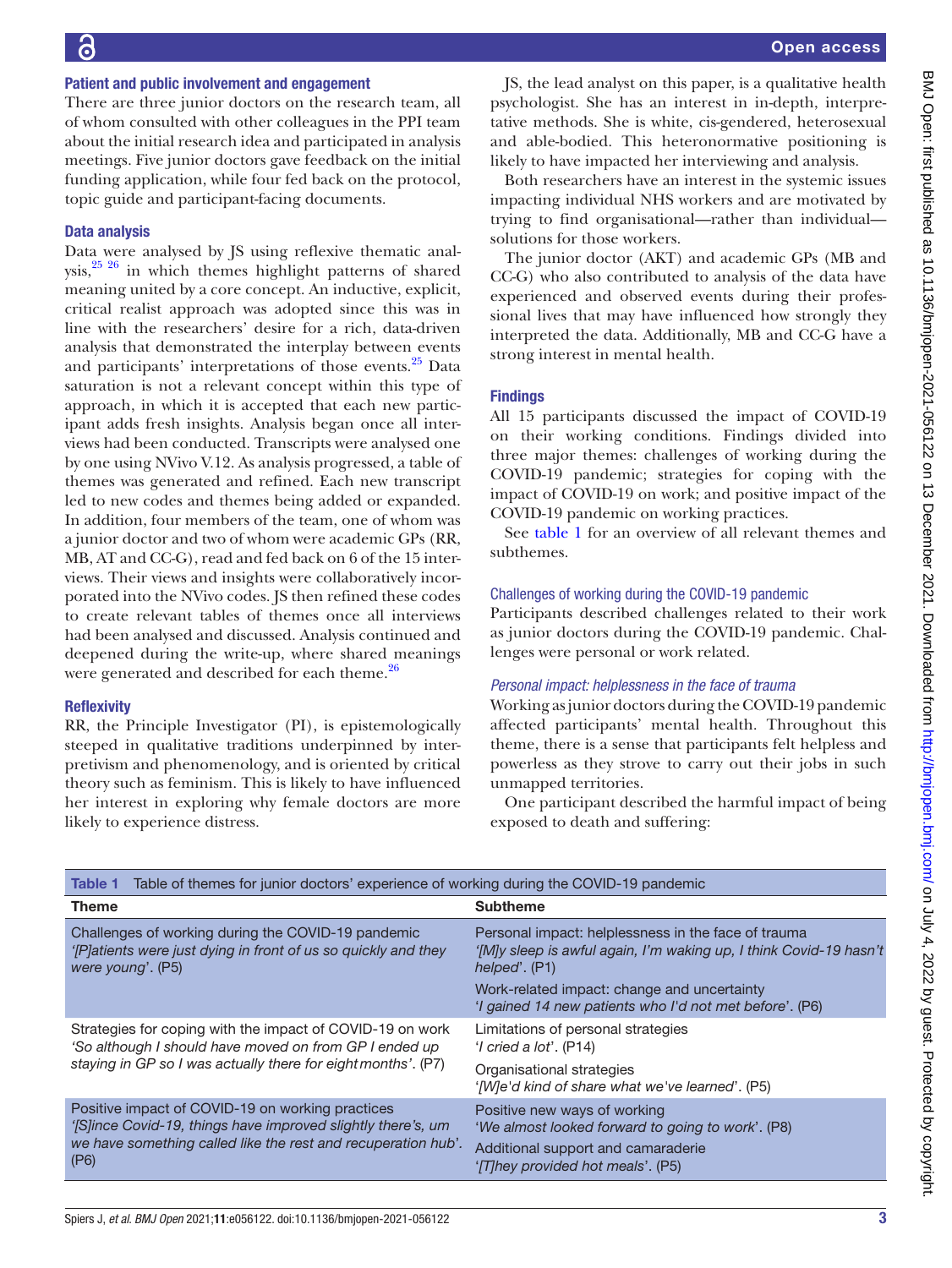I'd seen (pause) a whole ward just emptied out and then refilled overnight, after people had just died. It was horrendous. Uh, I was like, 'I need to talk to somebody about this or I'm just going to go home and cry'. (P5, female)

female)

female)

those who might support her:

unable to protect herself:

contracting COVID-19:

This participant's language—'emptied out' and 'refilled'—suggests that the patients with COVID-19 had become dehumanised for her; a mass of unwell bodies who were dying and being replaced in an almost mechanical manner. She was helpless to stop this flow of nameless bodies.

Participants felt helpless in the face of fears for their own safety and that of their loved ones. Initially, they were unsure of how to protect themselves or of the risk they might pose to their families:

… we had someone that we thought was, um, COVID-19, but it was very, very early on. And I remember being told off for wearing a mask. (P3, female)

… we were worried about if we were taking home our clothes, if we were making other people sick, if we would get sick, it was an incredibly stressful working environment. (P5, female)

As time went on, fears for personal safety came from different sources, with one participant reporting that her colleagues were not maintaining safety standards. However, as a junior doctor, she felt powerless to ask for this to change:

It's not patients, it's staff. I find that really stressful. Like you walk past an office and there might be two or three people sat in an office having a chat, all with their masks under their chin. […] I don't feel confident enough to knock on the window and be like guys, what are you doing? But I know that them doing it puts me more at risk and puts the patients at risk. […] You see stuff being wrong and you're like every day, like multiple times a day you're like do I say something, do I not say something? And you feel bad for not saying something. (P10, female)

This description of discomfort could be defined as moral injury; that is, the distress that occurs when a person witnesses or carries out an act that is contrary to their values. The participant felt uncomfortable and helpless however she responded.

Participants were powerless to switch off or rest when they got home from work:

You couldn't switch off, you never felt like you'd had, uh, done a good job. (P5, female)

… my sleep is awful again, I'm waking up, I think COVID-19 hasn't helped with these sort of flashbacks. (P1, female)

Participants did not feel clinically supported in the new working environment caused by COVID-19, which led to further helplessness, fear and trauma. The lack of support could be practical:

I'm going to personally take responsibility for changing […] the big scary machine that I'm not trained

in, and, uh, figure out how it works, while the patient is there trying to physically die in front of me, but so are five others, so oh well, no help is coming. (P5, Some felt unsupported psychologically, with one participant appearing to feel that her needs were invisible to … they got some psychologists who would be available and very occasionally they would come on the ward. (pause) And they would talk to the nurses. And that was it. No. It felt assumed to be on the nurses and people working in ITU and just ordinary junior doctors didn't (pause) didn't seem to matter. (P14, Another felt unsupported in terms of her physical health; her safety was compromised, meaning she was … you will turn up on a ward and you will find out halfway through handover that they've had a positive case over the weekend. (P10, female) Additionally, a junior doctor whose family were overseas reported feeling unsupported by her hospital after … when I went to quarantine, I realised that no-one actually cares about you from the hospital? […] Noone called me! […] When I was very very sick, imagine that, if I had, if I had literally no-one. (P4, female) *Work-related impact: change and uncertainty* The work-related impact of working during a COVID-19 context centred around uncertainty and change. These included changes to workload, staffing levels, relationships with colleagues and patients, lack of support and uncertainty around new ways of working.

The junior doctors' workload grew significantly when COVID-19 hit, leading to further stressors. This led to a huge and stressful increase in one participant's responsibilities:

… on a Friday in the middle of the day when there was no consultant around […] I gained 14 new patients who I'd not met before […] that was a really stressful day. (P6, female)

Workload increased out of hours as well, as participants were constantly having to learn new facts about the virus and its management. The quote below demonstrates the doubt and pressure felt while trying to learn in the face of unmanageable amounts of new information:

So we were getting 20 emails a day, and every single one would have a red flag saying 'vital, important, must read', and you'd worry you'd missed something [...] there's so much information, it was constant,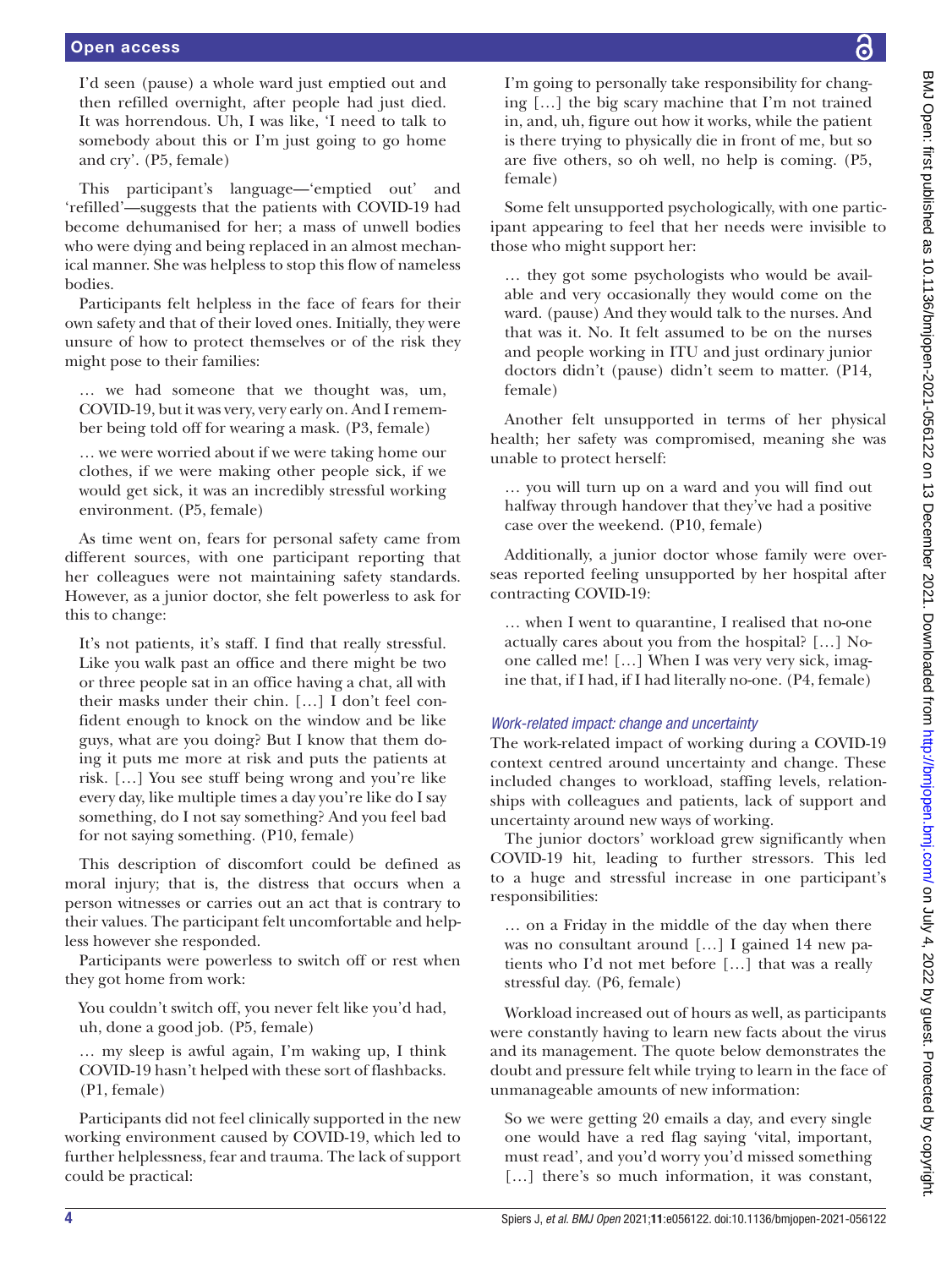$\overline{c}$ 

and you couldn't switch off, because it would impact your job. (P5, female)

As workload rose, staffing levels, which had already been stretched, were adversely affected by further staff reductions due to illness or the need to self-isolate, demonstrating additional change and uncertainty:

So it's very very short-staffed because a lot of the people are self-isolating, ill with COVID, or just because you know they've worked already five or sixdays in a row, and obviously they're quite tired and they have to take a break. (P12, male)

The additional workload changed working relationships in various ways. Participants reported that colleagues became irritable or verbally aggressive due to increased stress:

I think everyone got a little bit more [pause], um, maybe snippy? With each other? 'Cause we were all are very stressed and anxious. (P3, female)

… a registrar wearing an MF53 mask (that is, a full face, military style of mask) and the consultant laying into him basically shouting at him that […] he was depriving someone else who actually needed this mask […] emotions were running high because people were scared. (P14, female)

One trainee, based in general practice, reported that patients had become abusive during telephone appointments, potentially dehumanising their doctors:

… sometimes people lose sense of the fact that it's another human being on the end of the phone with them. And you're already dehumanised a little bit as a doctor because people expect you to be more than, more than human. And when you then couple that with someone just being this kind of like faceless voice on the end of the phone, especially when people are scared or something like that, it just there's that heightened level of aggression. (P7, female)

That participant also reported finding the change to telephone appointments clinically challenging and risky in terms of being able to diagnose patients accurately.

I don't think you realise how much you rely on seeing someone in front of you to know how well they are. And talking to someone over the phone it just feels a lot more dangerous. (P7, female)

Compounding these changes that made participants' working lives harder was the fact that it also became harder to speak with and get support from peers due to the safety measures:

Um, and now with COVID where you're only allowed, like, two people in each room, it, it's very difficult to, um, socialise and talk. (P8, female)

As junior doctors in training, participants also found the uncertainty around changes to rotas and exams challenging:

… a fair amount of uncertainty and the problem this time is that, ah, a lot of courses are still going ahead, exams are still going ahead, but we've been moved onto emergency rotas with a week's notice. (P8, female)

The junior doctors were often expected to work in different specialities or locations from those which they had been allocated to prepandemic. Constant anxiety due to uncertainty about redeployment was reported:

… anxious and uncertain about whether that was going to happen and would sort of check my emails pretty consistently to see whether that was actually whether that was going to be um delayed or stopped because of COVID redeployment. (P6, female)

The pandemic meant that new ways of working were quickly developed and implemented. Trying to adjust to these changes was another challenge. One trainee in psychiatry talked about the potential stress and impact on patient care of working from home:

… you've not got those people around you to bounce things off, so you might get an email and it might be quite an anxiety-inducing email because it might say someone's suicidal, you need to see them, and you're thinking, oh, I can't see them, erm, and normally, kind of in an office you'd just be able to ask, can anyone else see them? (P2, female)

## Strategies for coping with the impact of COVID-19 on work Participants described both personal and organisational

strategies for coping with the above challenges.

## *Inadequate personal coping strategies*

Emotion-focused and problem-focused coping strategies were used for dealing with the challenges of COVID-19. However, there was a sense that these personal coping strategies, which might have been adequate before COVID-19, were not enough to protect participants from the impact of working during the pandemic.

Emotion-based coping strategies included crying:

So I cried a lot outside. Because it was getting warmer so you could go outside. Hug a tree, cry. (P14, female)

Stoicism was used by some, although this latter strategy suggested a sense of resignation, illustrated by P8's rhetorical and hopeless question:

And [pause] and in a way it didn't really matter that our rota changed, because there was nothing else to do? (P8, female)

A sense of powerlessness combined with acceptance was perceived to have impacted the profession as a whole: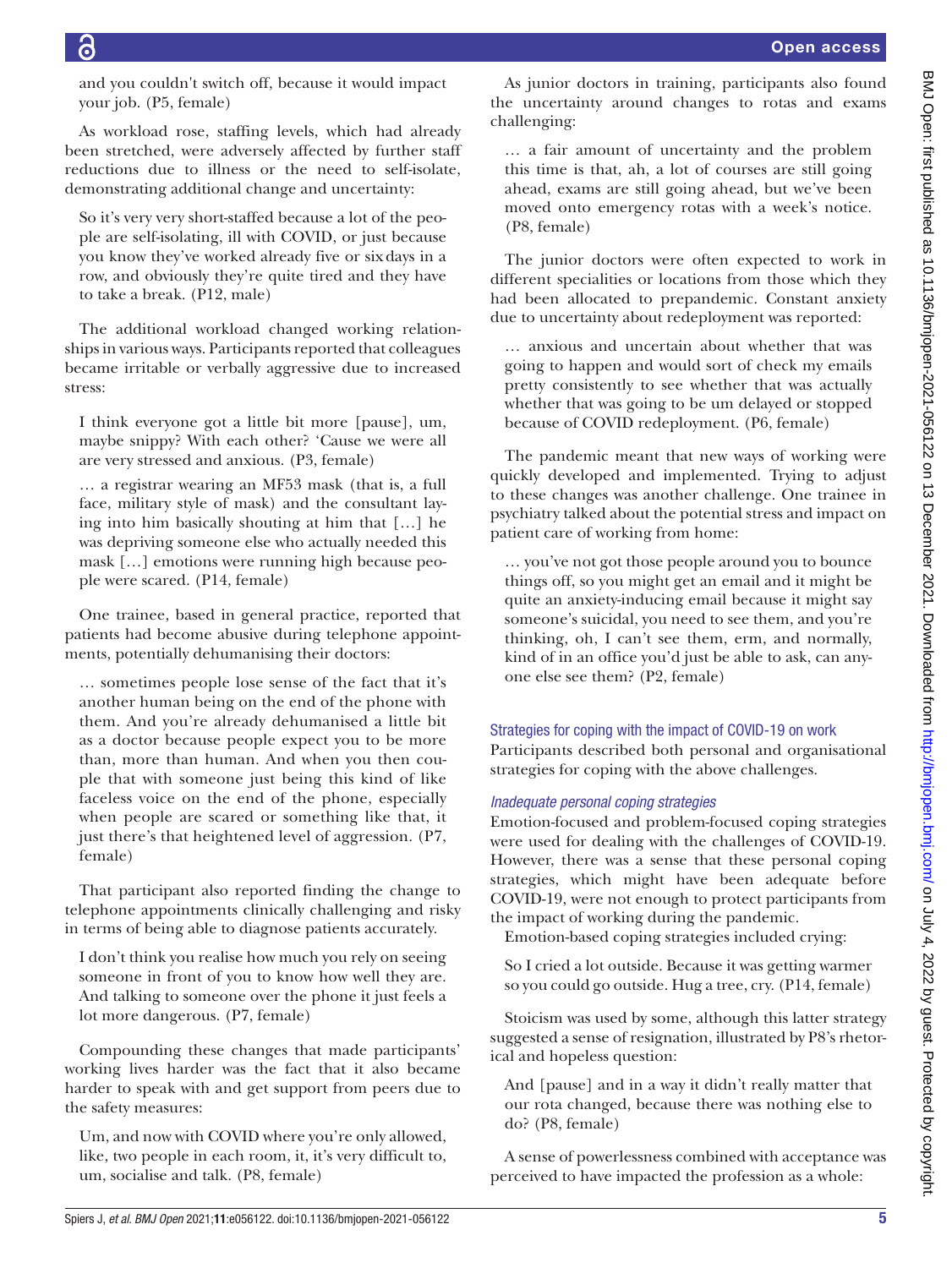I think erm you know everyone's a bit more sort of resigned to things now and it feels like we've sort of erm entered a collective sort of depressive state of acceptance. (P9, male)

We can see that these personal, emotion-based coping strategies had their limits when employed during the COVID-19 pandemic.

Problem-focused strategies were perhaps more effective. One participant volunteered to take on the work of calling relatives to let them know their loved ones were very sick, perhaps to be able to provide a more personal input to such a traumatic situation.

I used to volunteer to kind of be the person making those phone calls, cos it was, it felt like you were able to do something about it at least? It wasn't that sort of like, 'I put lines in people and hopefully', and then just watching them die. (P5, female)

Another participant agentically took control of her situation by arranging more support for herself, perhaps in response to the helplessness described in the previous theme:

… when lockdown came back in […] I noticed that like I was feeling low so I referred myself to the Let's Talk Wellbeing, erm which is like the community, CBT, GP, self-referral system. And I found that really helpful erm so that kind of stopped me spiralling. (P10, female)

# *Organisational strategies*

Just as participants found ways to cope with the challenges of COVID-19, so did the organisations and teams for whom they worked, with some trusts and teams demonstrating collaborative, flexible thinking. One participant reported flexibility in terms of working from home for colleagues who had to self-isolate:

… most of the places have let the person sort of choose whether they you know, if it's your child that's got a fever and actually you know you're isolating and could do things then that's fine. But if you're poorly then you're poorly and that's fine. (P11, female)

Another described the need for her team to make pragmatic decisions about how to treat patients with COVID-19:

So if someone was clearly dying, they would [pause] be stepped down to a normal ward because on a normal ward they could at least have a visitor for onehour a day. (P14, female)

A third participant reported that her team pulled together to help one another in the new circumstances:

… there'd be so many [emails] even coming in during our shift, we'd divide it up, so we'd say, 'you read these five, I'll read these five, you read these five,

and then I'll read these five', and then we'd kind of share what we've learned from them. (P5, female)

# Positive impact of COVID-19 on working practices

Participants reported that working as junior doctors during the COVID-19 pandemic had some positive impacts. These included new and less bureaucratic ways of working as well as additional support and camaraderie.

# *Positive new ways of working*

Positive changes revolved around a less bureaucratic way of working, which included consistent teams, longer rotations and less red tape.

Several participants reported that they were now working in a consistent team, rather than regularly working with new colleagues. This was experienced as positive:

So normally, you're kind of working with somebody new every day almost. But we worked in teams that didn't rotate, so you had […] this team that you worked with very intensely for those fourmonths as well, and that support structure was really good. (P5, female)

… we got really to know each other, we had a little social WhatsApp group where we'd, like, post pictures of the cakes we were gonna bring in, you know, everyone bought in food. We almost looked forward to going to work because you were like, oh, my buddies are there. (P8, female)

A sense of being part of a team and able to enjoy work comes across in the previous quote, where cake and conversation bring some positivity to the bleak picture painted thus far.

Rotations were paused for many junior doctors. Although this could lead to uncertainty, as reported in an earlier theme, it also had some potentially positive impacts:

So we were on the first rotation for fourmonths and then the second for eightmonths […] Um, so, I guess it would have depended on what ward you got stuck on? [interviewer laughs] Um, I got stuck on one of the nice placements, I really enjoyed myself on the ward. (P3, female)

Various practical changes to working patterns were also experienced as positive. These included simple factors such as the ability to work from home and reduced red tape:

… just get away and do something relaxing, even if it's just go for a walk around the local canal and come back on a lunchtime is so much more achievable when you're working from home. So I think that's been really good. (P2, female)

… they say oh, we want you to travel to a hospital on your day off to show us your passport and your GMC certificate. And it's like I've been – doing this for 10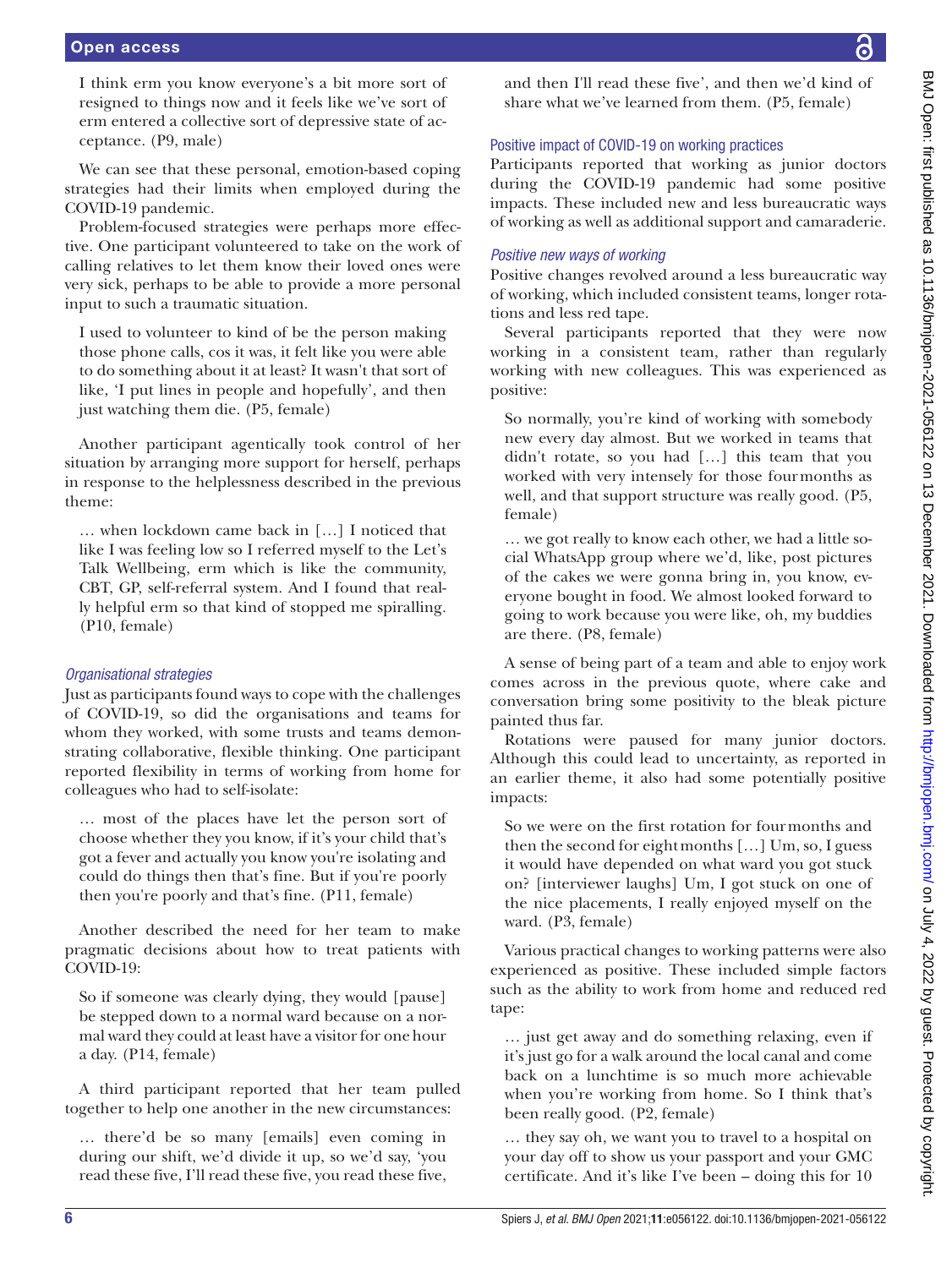years. I've worked for you six times! Like, you've got my details (both laugh). And that's one thing where COVID has been really good because now they do it online and I'm like, why couldn't you have always done this? (P8, female)

One participant even appeared to cite COVID-19 as a motivator for returning to work at the NHS after time in another career:

… then COVID came and I wanted to come back to medicine anyway so I thought okay fine then let's just crack on with erm with the NHS. (P15, female)

## *Additional support and camaraderie*

Some participants reported that new supportive measures, such as additional facilities, had been put in place by their workplaces:

… they provided hot meals, which, at the beginning, when there were huge queues at the supermarket, and we were working 12-hour shifts, fivedays a week, and, um, [pause] and it was unpredictable whether you could kind of get food, because there were a lot of shortages and things. (P5, female)

And since COVID, things have improved slightly, there's, um we have something called like the rest and recuperation hub, which is like a room erm that does free teas and coffees and a few snacks […] you go there on your breaks to relax. (P6, female)

Another participant reported that her hospital made an effort to offer junior doctors support, although this was against the backdrop of a toxic working environment:

I'd say the culture's getting worse except for the fact that they send an e-mail out every now and again with some contact numbers [for support services] and that's what COVID has done. (P1, female)

It should be noted that the reports of improved support were tempered; note that participants reported 'slight' improvements to a culture that was also 'getting worse'.

## **DISCUSSION**

Fifteen distressed junior doctors were interviewed between December 2020 and February 2021 about their perceptions of stress and distress in their workplace cultures. All participants discussed how COVID-19 impacted their experiences. Looking at our themes as a gestalt, we suggest that the helplessness that arose due to the trauma of working during the pandemic meant that individual coping strategies that may have been more beneficial during less unusual times fell short, something that often went unrecognised by employers. To compound this, participants were also not sufficiently supported either practically or psychologically during this time. This may have led to feeling powerless and resigned in the face of difficult circumstances for which they were unprepared.

Additionally, we recommend that the positive lessons highlighted in this paper are followed in the long term.

Helplessness was commonly reported while working during COVID-19. Specifically, one participant described how traumatic it was to see so many patients dying. Others<sup>[8 10 27](#page-8-4)</sup> have cited grief and managing such large numbers of patient deaths as especially challenging. We suggest that newer junior doctors might need extra support to process grief in such exceptional circumstances, for which they had not been trained. This might especially be the case for younger doctors $^{28}$  and female  $\arccos$ <sup>129</sup> since it has been shown that these groups, who made up the majority of participants in the current study, are potentially more vulnerable to depression, stress and suicidal thoughts.

Another participant reported an experience of moral injury following the unsafe behaviour of other staff members. Moral injury due to redeployment away from long-term patients $15$  and concerns about letting patients down[8](#page-8-4) during COVID-19 has also been reported. Our findings add an additional perspective, demonstrating that moral injury can also arise due to staff members neglecting safety protocols.

Adding to these traumatic personal experiences, participants reported that while their workload rose, staffing levels often decreased. Previous research has shown that, following austerity, $30$  UK HCPs were already working in an under-resourced environment and that additional workload is a potent stressor. $2131-33$  Crises such as COVID-19 further emphasise the need for extra resources for our healthcare system, echoing the recommendations of the  $2009$  Boorman report, <sup>[34](#page-9-7)</sup> which have been widely neglected.<sup>[6](#page-8-2)</sup> It is often harder for frontline workers to take breaks during a pandemic,  $5^{10}$  adding to the potential for burnout since longer working hours are a risk factor.<sup>[29](#page-9-8)</sup> Cubitt and colleagues<sup>[5](#page-8-8)</sup> have highlighted the need for rotas that enable well-being rather than merely being resilient, that is, containing the bare minimum number of doctors per shift. Qualitative research such as the current study adds depth to these recommendations by demonstrating the instability, lack of support and powerlessness that distressed HCPs faced during this time.

Participants felt unsupported while working in these new, traumatic circumstances, a finding reflected elsewhere.<sup>7 10 11</sup> For example, one participant who needed psychological support intimated that she felt invisible. While the needs of others—nurses and non-medical staff—were considered, her needs were assumed not to exist, demonstrating the powerlessness of the junior doctors in this situation. If you cannot be seen, you cannot be helped.

The need for extra training and support for junior doctors during pandemics has been reported.<sup>[15](#page-8-11)</sup> We echo this recommendation and would add that support could come from good leadership which recognises the challenges staff face, a feeling of being valued within a team and by addressing the practical and physical limitations junior doctors frequently experience, such as poor 'on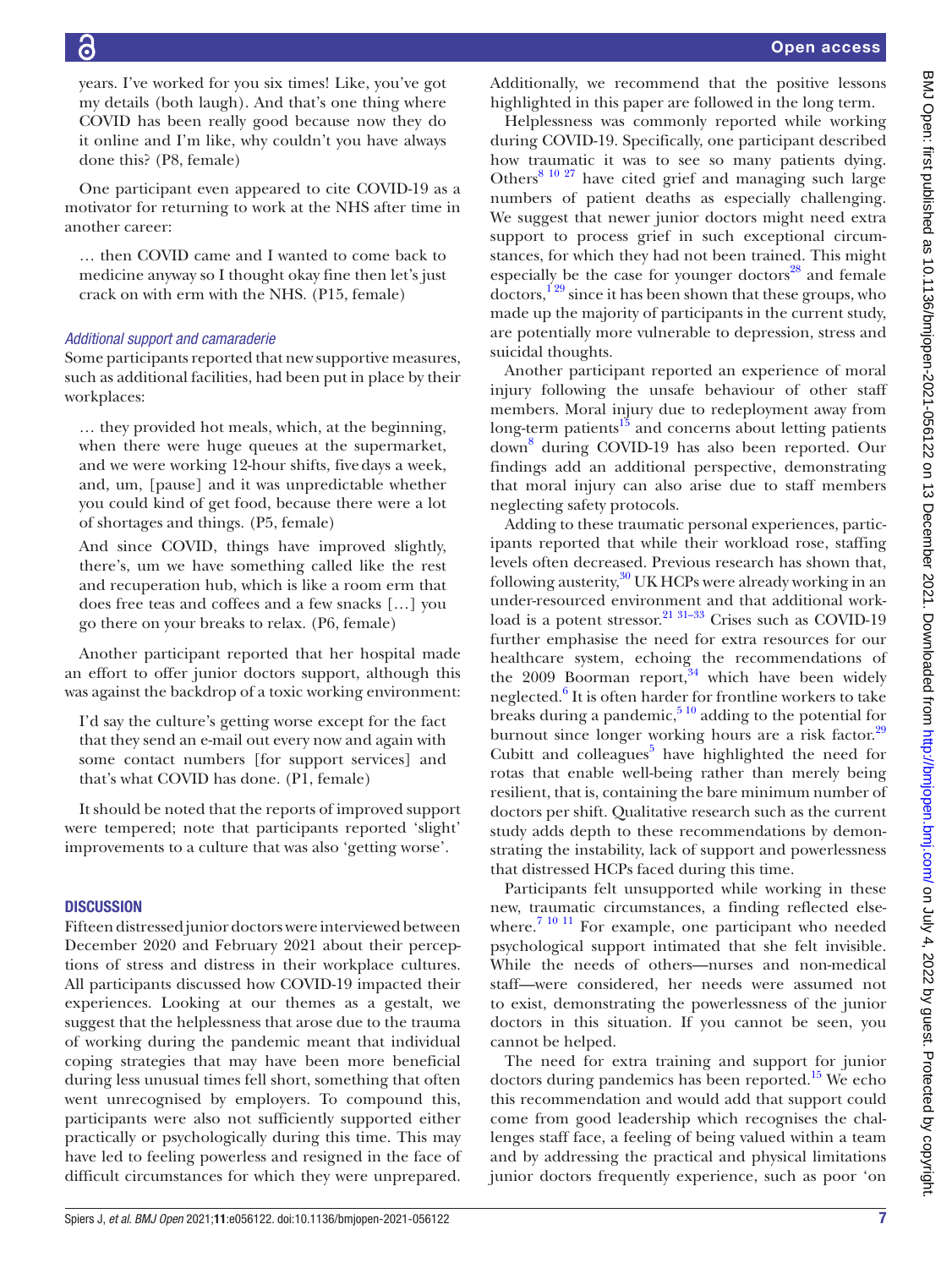call' accommodation and access to regular meals. We suggest that employers often fail to recognise the limitations of individual coping strategies, both during crises such as the pandemic and in less unusual times.

Participants used various strategies to attempt to cope with working during COVID-19. Emotion-focused strategies such as crying were reported in our study although these strategies often appeared limited in usefulness. At times, the stoicism reported by participants in the current study verged on learnt helplessness, demonstrating that personal coping strategies alone are not enough and that coping is not guaranteed in a healthcare crisis when doctors are already stressed and distressed. Various individualised coping strategies have been suggested, including healthy eating, attending training, going to therapy, support networks<sup>[6](#page-8-2)</sup> and making use of 'wobble rooms'.<sup>[15](#page-8-11)</sup> However, Vera San Juan and colleagues<sup>[6](#page-8-2)</sup> recognised that finding time for these activities might be difficult, particularly during a time of crisis.

Owens *et al*<sup>[30](#page-9-6)</sup> state that if we are continually asking our HCPs to behave heroically in exceptional circumstances, we are inviting burnout. Indeed, it could be posited that encouraging such strategies places the responsibility for managing the unmanageable with individuals, rather than the system.<sup>[6](#page-8-2)</sup> It is argued that, in our neo-liberal culture, responsibility for well-being is often placed on the individual, exonerating the state and systems for the well-being of workers. $35-37$  This can be seen in the use of the term 'resilience', which places responsibility for managing the unmanageable on the shoulders of individuals, rather than organisations.<sup>3637</sup> Therefore, in line with Vera San Juan *et al*, <sup>[6](#page-8-2)</sup> we recommend a focus on organisational, rather than the personal, coping strategies. Those organisational strategies could, as seen in our findings, include flexibility and better organisational, managerial and peer support through teamwork and collaboration as well as addressing the practical workplace issues that could lead to HCPs feeling physically safe and cared for. Vulnerable junior doctors need organisational support especially, although not exclusively, during crises like COVID-19. However, the emphasis continues to be on the individual.<sup>38</sup> 39

Participants reported several potential positive impacts of working during the pandemic, which is a novel finding of this paper. These included working in more consistent teams. Vera San Juan and colleagues<sup>[6](#page-8-2)</sup> have similarly reported that consistent teams are helpful for HCP, while inconsistent teams make it harder for junior doctors to seek support, $^{14}$  increasing stress and vulnerability to mental ill-health. $^{21}$  $^{21}$  $^{21}$  As such, we recommend that, where possible, policymakers consider the use of consistent teams for junior doctors going forward. The beneficial impact of a reduction in bureaucracy reported by one participant appears to be another novel finding. We would suggest any such reductions should be maintained after the pandemic ends, with a potential reduction in time pressures for junior—and senior—doctors as well as other healthcare workers.

Participants stated that some new supportive measures, such as rest hubs, had been put into place during COVID-19. Such spaces have been deemed helpful by other researchers,  $7^{10}$  15 although there are anecdotal reports that many of these spaces have now been closed as hospitalisations from COVID-19 reduce. In contrast, HCPs in other studies have reported that the extra strain on the system meant that there were fewer places than usual to shower, rest or relax with colleagues.<sup>56</sup>

In line with our findings, Vindrola-Padros *et al*<sup>[7](#page-8-6)</sup> reported that there was extra signposting towards support during COVID-19; however, there was not often time to engage with this support. Additionally, it has been anecdotally reported that much of this support has been withdrawn now. This adds further weight to the notion that systemic, holistic changes are needed to support NHS staff, rather than focusing the responsibility for change on individuals. $6$  We suggest that such limited responses from employers may have contributed to the feelings of resignation described by some of our participants.

#### Limitations

This study has various strengths, including being the first qualitative paper (to our knowledge) to explore the experiences of junior doctors during COVID-19. Our data were collected during the pandemic, and we used in-depth, collaborative thematic analysis. However, despite these strengths, the paper has several limitations. We did not recruit these participants specifically to talk about the COVID-19 pandemic. Rather, the timing of the study meant that the topic arose naturally. As such, the interview guide could have been designed to ask participants more thoroughly about these experiences. Additionally, some of the junior doctors had more experience of working with patients with COVID-19 than others, meaning some participants are better represented in this paper than others. Furthermore, there is a notable gender disparity, with a higher proportion of female doctors taking part. More female (n=12) participants volunteered than males (n=3). The increased willingness of female participants to speak about their experiences may be associated with evidence indicating that female doctors are more likely to experience distress. Sadly, this group are also more likely to kill themselves.<sup>[1](#page-8-0)</sup> The higher proportion of female participants may also reflect gendered helpseeking behaviour for mental ill-health, evidenced in the wider population, $39$  as well as the fact that female doctors are more likely to take part in research than their male counterparts. $40$  Finally, it should be reiterated that this was a purposive sample of particularly distressed junior doctors, although taken from a wider sample in which distress was widely reported, and so our findings are not intended to be generalised to all junior doctors.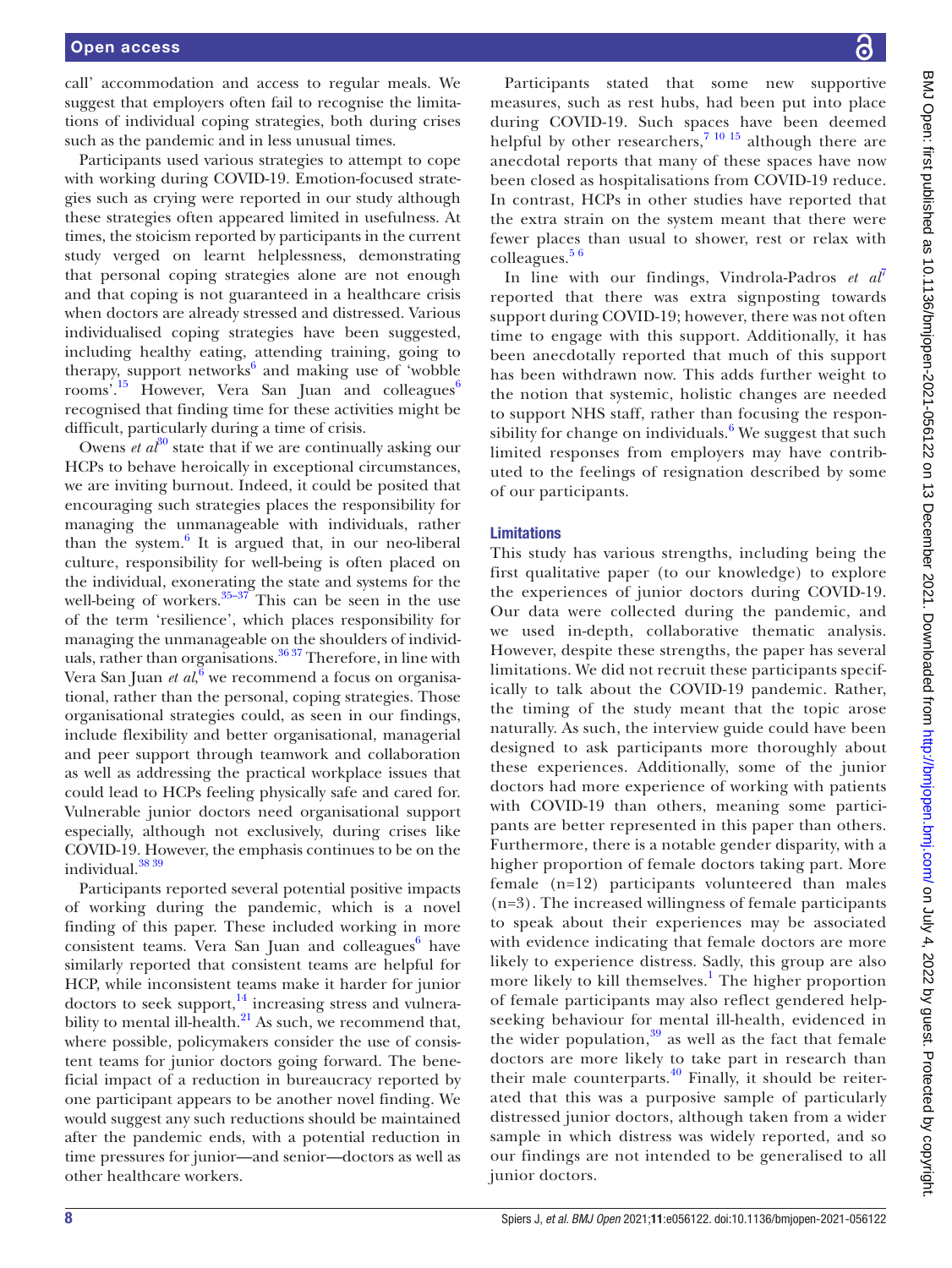# CONCLUSIONS AND RECOMMENDATIONS

We conclude that junior doctors working during the COVID-19 pandemic faced multiple stressors and used various coping mechanisms to deal with these, with greater or lesser degrees of success. Several unexpected benefits of this period arose, including new ways of working and additional support and camaraderie. We believe that the responsibility for alleviating the stress and distress of junior doctors working during times of stress lies with organisational employment issues and systemic workforce gaps, rather than with individuals. As such, we recommend system-wide changes, such as improved communication strategies, increased flexibility around home-based working, addressing the physical limitations of the working conditions many junior doctors experience and more supportive and compassionate leadership. Additionally, we suggest that, where possible, junior doctors are assigned to consistent teams, with the opportunity for appropriate psychological support where indicated.

#### Author affiliations

<sup>1</sup>College of Medical and Dental Sciences, University of Birmingham, Birmingham, UK

<sup>2</sup>Research Department of Primary Care and Population Health, University College London, London, UK

<sup>3</sup>School of Medicine, University of Keele, Keele, UK

<sup>4</sup> Yorkshire Quality and Safety Research Group, Bradford Institute for Health Research, Bradford Teaching Hospitals NHS Foundation Trust, Bradford, UK

<sup>5</sup> Leeds Institute of Health Sciences, Faculty of Medicine and Health, University of Leeds, Leeds, UK

6 Torbay Council, Torquay, UK

<sup>7</sup>University of Exeter, Exeter, UK

<sup>8</sup>Department of Organizational Psychology, Birkbeck, University of London, London, UK

<sup>9</sup>Department of Psychology and Mental Health, School of Medicine, University of Manchester, Manchester, UK

<sup>10</sup>Institute of Applied Health Research, University of Birmingham, Birmingham, UK

Twitter Johanna Spiers [@DrJohannaSpiers](https://twitter.com/DrJohannaSpiers) and Kevin Rui-Han Teoh [@kevinteohrh](https://twitter.com/kevinteohrh)

Acknowledgements The authors would like to thank all junior doctor participants who kindly gave their time to share their experiences of working in the National Health Service. We also wish to thank members of the Patient and Public Involvement and Engagement (PPIE) group who provided valuable input throughout the study.

Contributors All authors: substantial contributions to conception and design, and approval of final version to the published. RR, JS, CC-G, MB, AT, KT, AD and AT: acquisition, analysis or interpretation of data; and drafting the article or revising it critically for important intellectual content. JS acts as guarantor for this paper.

#### Competing interests None declared.

Patient and public involvement Patients and/or the public were involved in the design, or conduct, or reporting, or dissemination plans of this research. Refer to the Methods section for further details.

Patient consent for publication Not applicable.

Ethics approval Ethical approval was granted by the University of Birmingham and Health Research Authority (reference number: 19/HRA/6579).

Provenance and peer review Not commissioned; externally peer reviewed.

Data availability statement No data are available. This study has not received ethical approval to share confidential data with any third party other than the research team.

Open access This is an open access article distributed in accordance with the Creative Commons Attribution 4.0 Unported (CC BY 4.0) license, which permits

others to copy, redistribute, remix, transform and build upon this work for any purpose, provided the original work is properly cited, a link to the licence is given, and indication of whether changes were made. See: [https://creativecommons.org/](https://creativecommons.org/licenses/by/4.0/) [licenses/by/4.0/](https://creativecommons.org/licenses/by/4.0/).

#### ORCID iDs

Johanna Spiers<http://orcid.org/0000-0002-3935-1997> Anna Kathryn Taylor <http://orcid.org/0000-0002-8149-3841> Kevin Rui-Han Teoh <http://orcid.org/0000-0002-6490-8208> Ruth Riley <http://orcid.org/0000-0001-8774-5344>

## **REFERENCES**

- <span id="page-8-0"></span>1 Dutheil F, Aubert C, Pereira B, *et al*. Suicide among physicians and health-care workers: a systematic review and meta-analysis. *[PLoS](http://dx.doi.org/10.1371/journal.pone.0226361)  [One](http://dx.doi.org/10.1371/journal.pone.0226361)* 2019;14:e0226361.
- 2 Petrie K, Crawford J, Baker STE, *et al*. Interventions to reduce symptoms of common mental disorders and suicidal ideation in physicians: a systematic review and meta-analysis. *[Lancet Psychiatry](http://dx.doi.org/10.1016/S2215-0366(18)30509-1)* 2019;6:225–34.
- <span id="page-8-1"></span>3 Brooks SK, Gerada C, Chalder T. Review of literature on the mental health of doctors: are specialist services needed? *[J Ment Health](http://dx.doi.org/10.3109/09638237.2010.541300)* 2011;20:146–56.
- 4 Chopra SS*et al*. Physician burnout. *[JAMA](http://dx.doi.org/10.1001/jama.291.5.633)* 2004;291:633–33.
- <span id="page-8-8"></span>5 Cubitt LJ, Im YR, Scott CJ, *et al*. Beyond PPE: a mixed qualitativequantitative study capturing the wider issues affecting doctors' wellbeing during the COVID-19 pandemic. *[BMJ Open](http://dx.doi.org/10.1136/bmjopen-2021-050223)* 2021;11:e050223.
- <span id="page-8-2"></span>6 Vera San Juan N, Aceituno D, Djellouli N, *et al*. Mental health and well-being of healthcare workers during the COVID-19 pandemic in the UK: contrasting guidelines with experiences in practice. *[BJPsych](http://dx.doi.org/10.1192/bjo.2020.148)  [Open](http://dx.doi.org/10.1192/bjo.2020.148)* 2020;7:e15.
- <span id="page-8-6"></span>7 Vindrola-Padros C, Andrews L, Dowrick A, *et al*. Perceptions and experiences of healthcare workers during the COVID-19 pandemic in the UK. *[BMJ Open](http://dx.doi.org/10.1136/bmjopen-2020-040503)* 2020;10:e040503.
- <span id="page-8-4"></span>8 Liberati E, Richards N, Willars J, *et al*. A qualitative study of experiences of NHS mental healthcare workers during the Covid-19 pandemic. *[BMC Psychiatry](http://dx.doi.org/10.1186/s12888-021-03261-8)* 2021;21:1–12.
- <span id="page-8-3"></span>9 Sun N, Wei L, Shi S, *et al*. A qualitative study on the psychological experience of caregivers of COVID-19 patients. *[Am J Infect Control](http://dx.doi.org/10.1016/j.ajic.2020.03.018)* 2020;48:592–8.
- <span id="page-8-7"></span>10 Blake H, Gupta A, Javed M, *et al*. *COVID-well study: Qualitative evaluation of supported wellbeing centres and psychological first aid for healthcare workers during the COVID-19 pandemic*. *[Int J Environ](http://dx.doi.org/10.3390/ijerph18073626)  [Res Public Health](http://dx.doi.org/10.3390/ijerph18073626)* 2021;18:3626–59.
- <span id="page-8-5"></span>11 Newman KL, Jeve Y, Majumder P. Experiences and emotional strain of NHS frontline workers during the peak of the COVID-19 pandemic. *[Int J Soc Psychiatry](http://dx.doi.org/10.1177/00207640211006153)* 2021;00207640211006153:002076402110061.
- 12 Cawcutt KA, Starlin R, Rupp ME. Fighting fear in healthcare workers during the COVID-19 pandemic. *[Infect Control Hosp Epidemiol](http://dx.doi.org/10.1017/ice.2020.315)* 2020;41:1192–3.
- <span id="page-8-9"></span>13 BMA, 2020. Available: [https://www.bma.org.uk/advice-and-support/](https://www.bma.org.uk/advice-and-support/international-doctors/life-and-work-in-the-uk/toolkit-for-doctors-new-to-the-uk/doctors-titles-explained) [international-doctors/life-and-work-in-the-uk/toolkit-for-doctors](https://www.bma.org.uk/advice-and-support/international-doctors/life-and-work-in-the-uk/toolkit-for-doctors-new-to-the-uk/doctors-titles-explained)[new-to-the-uk/doctors-titles-explained](https://www.bma.org.uk/advice-and-support/international-doctors/life-and-work-in-the-uk/toolkit-for-doctors-new-to-the-uk/doctors-titles-explained)
- <span id="page-8-10"></span>14 Fox FE, Doran NJ, Rodham KJ, *et al*. Junior doctors' experiences of personal illness: a qualitative study. *[Med Educ](http://dx.doi.org/10.1111/j.1365-2923.2011.04083.x)* 2011;45:1251–61.
- <span id="page-8-11"></span>15 Coughlan C, Nafde C, Khodatars S, *et al*. COVID-19: lessons for junior doctors redeployed to critical care. *[Postgrad Med J](http://dx.doi.org/10.1136/postgradmedj-2020-138100)* 2021;97:188–91.
- 16 Lion P, McClenaghan F, Hall A, *et al*. ENT trainees' experience of redeployment during the coronavirus disease 2019 pandemic: a qualitative study. *[J Laryngol Otol](http://dx.doi.org/10.1017/S0022215121000840)* 2021;135:391–5.
- <span id="page-8-12"></span>17 Aziz A, Patel N, Chakravorty T, *et al*. Rapid transformation of the medical on-call rotas to deal with the COVID-19 pandemic: a case study. *[Future Healthc J](http://dx.doi.org/10.7861/fhj.2020-0148)* 2021;8:e36–41.
- <span id="page-8-13"></span>18 Seifman MA, Fuzzard SK, To H, *et al*. COVID-19 impact on junior doctor education and training: a scoping review. *[Postgrad Med J](http://dx.doi.org/10.1136/postgradmedj-2020-139575)* 2021. doi:10.1136/postgradmedj-2020-139575. [Epub ahead of print: 09 Mar 2021].
- <span id="page-8-14"></span>19 Rimmer MP, Al Wattar BH, Barlow C, *et al*. Provision of obstetrics and gynaecology services during the COVID‐19 pandemic: a survey of junior doctors in the UK National health service. *[BJOG: Int J](http://dx.doi.org/10.1111/1471-0528.16313)  [Obstet Gy](http://dx.doi.org/10.1111/1471-0528.16313)* 2020;127:1123–8.
- <span id="page-8-15"></span>20 Riley R, Kokab F, Buszewicz M, *et al*. Protective factors and sources of support in the workplace as experienced by UK Foundation and junior doctors: a qualitative study. *[BMJ Open](http://dx.doi.org/10.1136/bmjopen-2020-045588)* 2021;11:e045588.
- <span id="page-8-16"></span>21 Riley R, Buszewicz M, Kokab F, *et al*. Sources of work-related psychological distress experienced by UK-wide foundation and junior doctors: a qualitative study. *[BMJ Open](http://dx.doi.org/10.1136/bmjopen-2020-043521)* 2021;11:e043521.